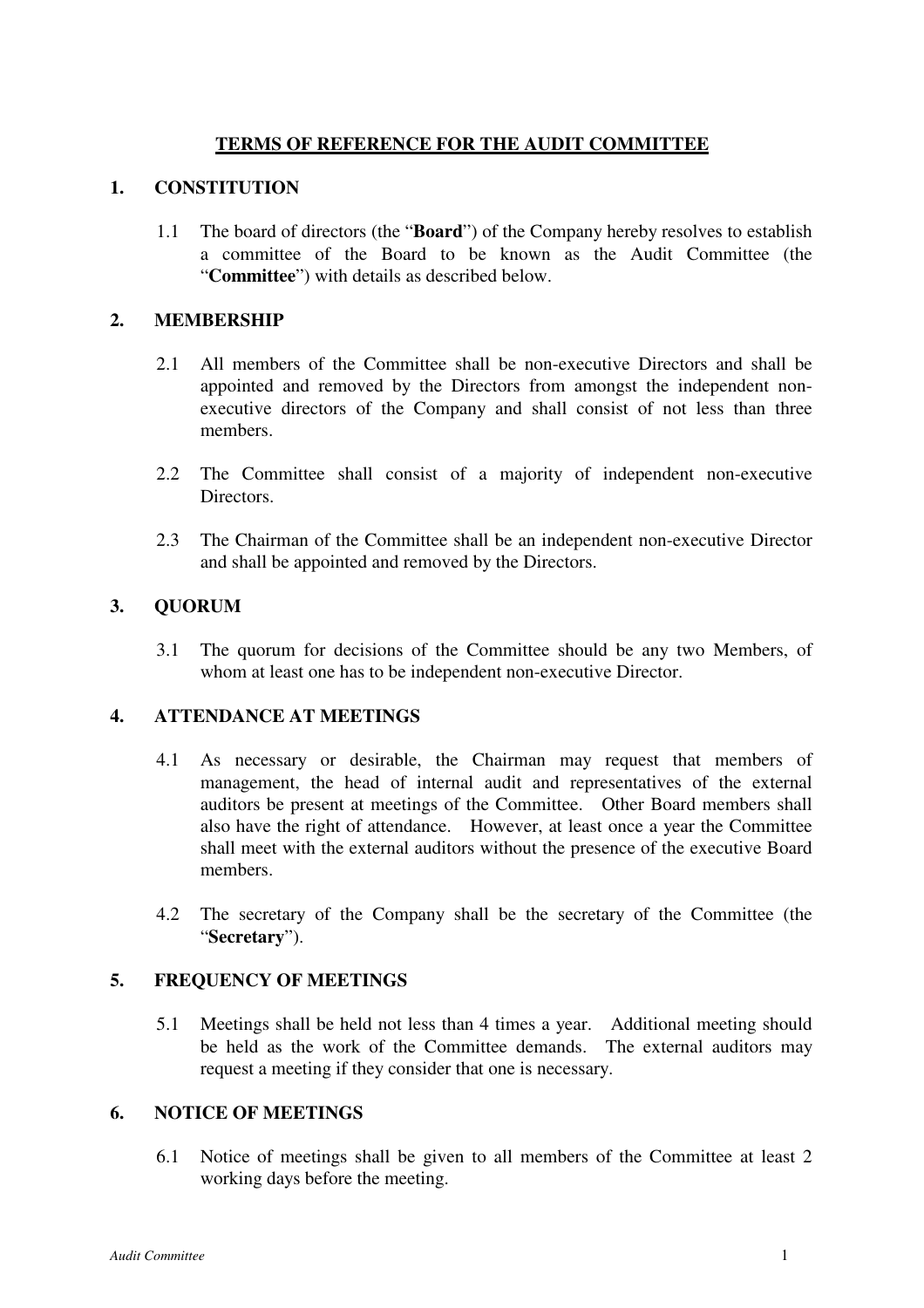## **7. AUTHORITY**

- 7.1 The Committee is authorised by the Board to investigate any activity within its terms of reference. It is authorised to seek any information it requires from any employee and all employees are directed to co-operate with any request made by the Committee.
- 7.2 The Committee is authorised by the Board to obtain outside legal or other independent professional advice and to secure the attendance of outsiders with relevant experience and expertise if it considers this necessary.

# **8. DUTIES**

8.1 The duties of the Committee shall be include the following aspects:

## Relationship with the Company's auditors

- (a) to recommend to the Board on the appointment, reappointment and removal of the external auditors, and to approve the remuneration and terms of engagement of the external auditor, and any questions of their resignation or dismissal;
- (b) to review and monitor the external auditor's independence and objectivity and the effectiveness of the audit process in accordance with applicable standard. The Committee should discuss with the auditors the nature and scope of the audit and reporting obligations before the audit commences;
- (c) to develop and implement policy on the engagement of an external auditor to supply non-audit services. For this purpose, external auditor shall include any entity that is under common control, ownership or management with the audit firm or any entity that a reasonable and informed third party having knowledge of all relevant information would reasonably conclude as part of the audit firm nationally or internationally;
- (d) to review and monitor the independence of external auditors, the Committee shall:
	- (i) consider all relationships between the Company and the audit firm (including the provision of non-audit services);
	- (ii) seek from the audit firm, on an annual basis, information about policies and processes for maintaining independence and monitoring compliance with relevant requirements, including current requirements regarding rotation of audit partners and staff; and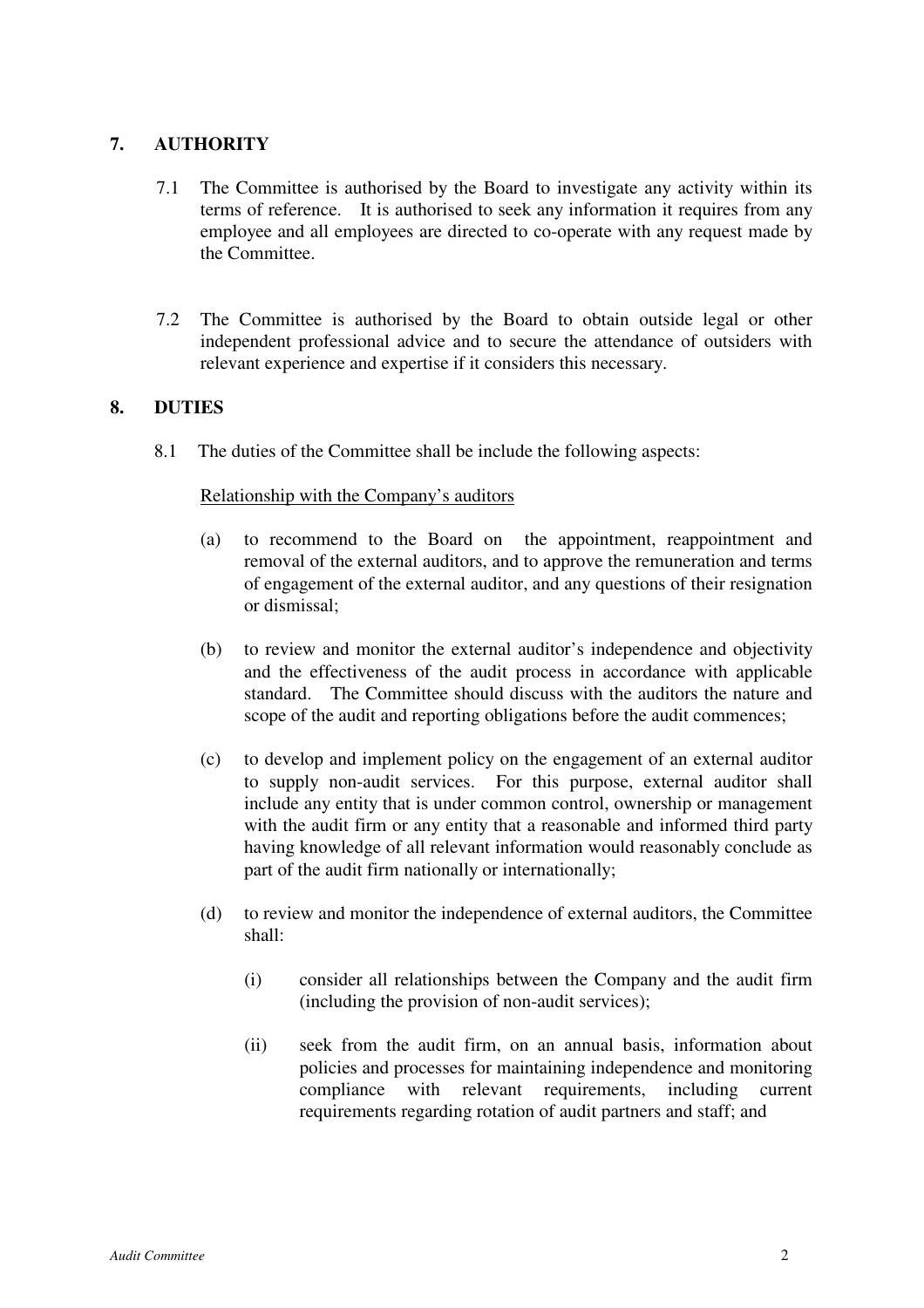(iii) meet with auditor, at least annually, in the absence of management of the Company, to discuss matters relating to the audit fees, any issues arising from the audit and any other matters the auditor may wish to raise;

#### Review of financial information of the Company

- (e) to monitor integrity of financial statements of the Company and the Company's annual report and accounts, half-year report and quarterly reports, and to review significant financial reporting judgements contained in them. In this regard, to review the Company's annual report and accounts, half-year report and quarterly reports before submission to the Board, focusing particularly on:
	- (i) any changes in accounting policies and practices;
	- (ii) major judgmental areas;
	- (iii) significant adjustments resulting from the audit;
	- (iv) the going concern assumption and any qualifications;
	- (v) compliance with accounting standards; and
	- (vi) compliance with the GEM Listing Rules and other legal requirements in relation to financial reporting;
- (f) In this regard to (e) above:
	- (i) members of the Committee must liaise with the Board, senior management of the Company and the person appointed as the Company's qualified accountant and the Committee must meet, at lease once a year, with the Company's auditors; and
	- (ii) the Committee should consider any significant or unusual items that are, or may need to be, reflected in such reports and accounts and must give due consideration to any matters that have been raised by the Company's qualified accountant, compliance officer or auditors;

## Oversight of the Company's financial reporting system and internal control procedures

(g) to review external auditors' management letter, any material queries raised by the auditor to management in respect of the accounting records, financial accounts or systems of control and management's response;